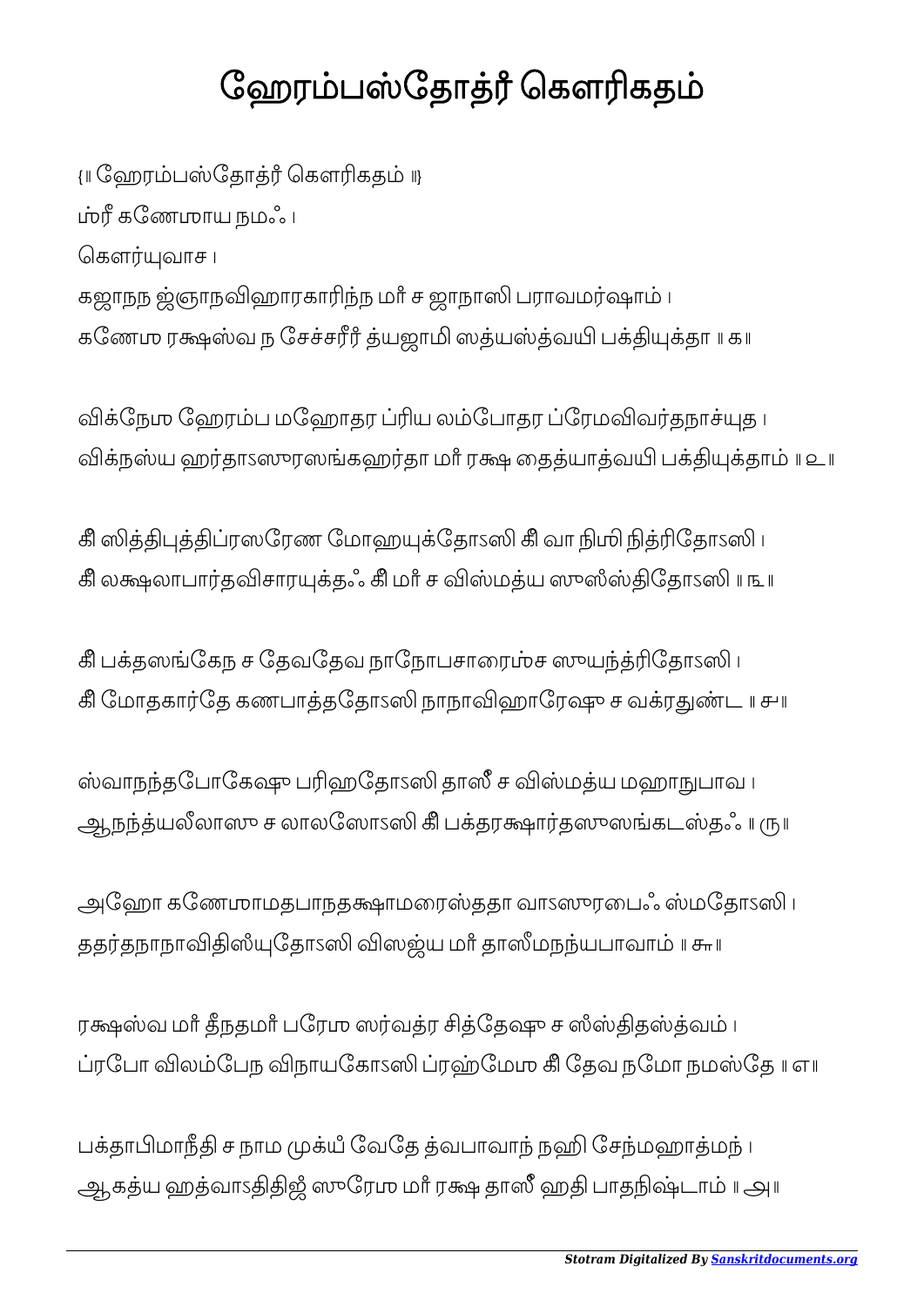அஹோ ந தூரீ தவ கிஞ்சிதேவ கதீ ந புத்தீமு ஸமாகதோsஸி ၊ ஸுசிந்த்யதேவ ப்ரஜஹாமி தேஹீ யமுஃ கரிஷ்யே விபரீதமேவம் ။ கூ

ரக்ஷ ரக்ஷ தயாஸிந்தோsபராதாந்மே க்ஷமஸ்வ ச ၊ க்ஷணே க்ஷணே த்வவற் தாஸீ ரக்ஷிதவ்யா விமேேஷதஃ ။ க்ப

ஸ்துவத்யாமேவ பார்வத்யாீ முங்கரோ போதஸீயுதஃ ၊ பபூவ கணபாநரீ வை ம்ருத்வா ஹாஹாரவீ விதேஃ ။ ககா

கணேமீ மநஸா ஸ்மக்வா வஷாரூடஃ ஸமாயயெள ၊ க்ஷனோந தைத்யராஜீ தீ தஷ்ட்வா டமருணாஹநத் ။ கஉ။

ததஃ ஸோேபி மிவீ வீக்ஷ்யாலிங்கிதீ தவிதோடு பவத் ப மிவஸ்ய மூதலிகாதீநி முஸ்த்ராணி குண்டிதாநி வை ။ கங

தீ தஷ்ட்வா பரமாம்சர்யீ பயபீதோ மஹேம்வரஃ ၊ ஸஸ்மார கணபீ ஸோsபி நிர்விக்நார்தீ ப்ரஜாபதே ။ கசு ။

பார்வத்யாஃ ஸ்தவநீ ம்ருத்வா கஜாநநஃ ஸமாயயெள ப இதி முத்கலபுராணோக்தீ ஹேரம்பஸ்தோத்ரீ ஸம்பூர்ணம் ၊

Encoded by Karthik Chandan.P (kardan5380@yahoo.com) and Amith K Nagaraj (amithkn@rediffmail.com) Proofread by Ravin Bhalekar ravibhalekar@hotmail.com

Please send corrections to sanskrit@cheerful.com Last updated  $\dot{\text{g}}$ oday http://sanskritdocuments.org